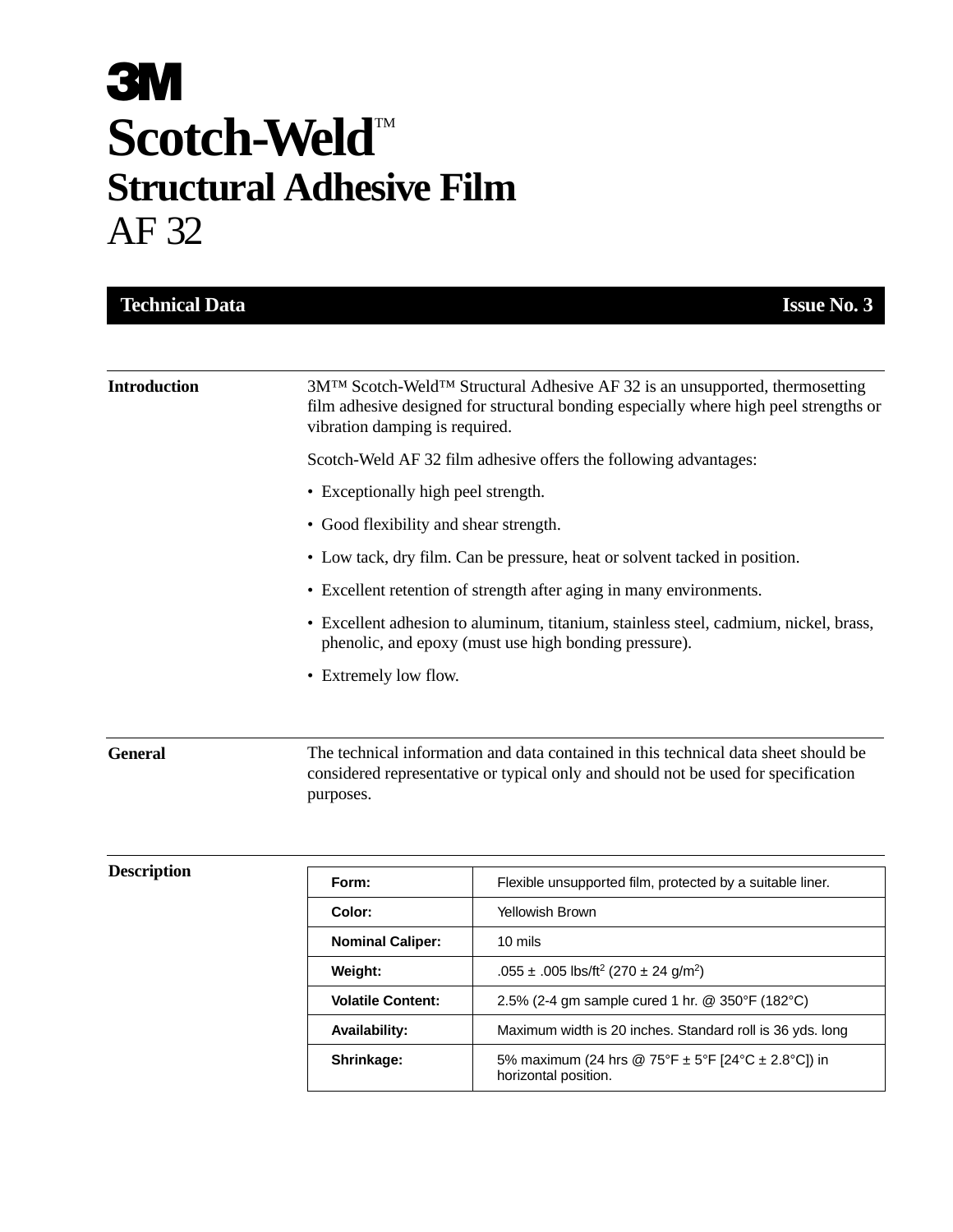#### **Product Performance**

#### **MMM-A-132 Type I Class 2 Test Data**

The following is a summary and a list of average test results for the structural adhesive system Scotch-Weld AF 32 with 3M™ Scotch-Weld™ Structural Adhesive Primer EC-1660 when bonded specimens were prepared and tested in accordance with Military Specification MMM-A-132B, Type 1 Class 2.

| <b>Test Condition</b>                                                                                      | <b>MMM-A-132B</b><br>Type 1 Class 2<br><b>Requirement</b> |            | Scotch-Weld AF 32/<br>Scotch-Weld EC-1660<br><b>Test Results</b> |            |
|------------------------------------------------------------------------------------------------------------|-----------------------------------------------------------|------------|------------------------------------------------------------------|------------|
| <b>A. Tensile Shear</b>                                                                                    | psi                                                       | <b>MPa</b> | psi                                                              | <b>MPa</b> |
| 1. Normal Temperature, 75°F (24°C)                                                                         | 3500                                                      | 24.1       | 4085                                                             | 28.1       |
| 2. 10 minutes @ 180°F (82°C)                                                                               | 2000                                                      | 13.8       | 2286                                                             | 15.8       |
| 3. 10 minutes @ -67°F (-55°C)                                                                              | 3500                                                      | 24.1       | 5086                                                             | 35.0       |
| 4. Normal Temperature, 75°F (24°C) after 30 days immersion<br>in Salt Water Spray                          | N/A                                                       | N/A        | 3818                                                             | 26.3       |
| 5. Normal Temperature, 75°F (24°C) after 30 days immersion<br>@ 120°F (49°C) and 95-100% Relative Humidity | 3250                                                      | 22.4       | 3825                                                             | 26.4       |
| 6. Normal Temperature, 75°F (24°C) after 30 days immersion<br>in Tap Water                                 | N/A                                                       | N/A        | 3898                                                             | 26.9       |
| 7. Normal Temperature, 75°F (24°C) after 7 days immersion<br>in JP-4 Fuel (MIL-T-5624)                     | 3250                                                      | 22.4       | 3631                                                             | 25.0       |
| 8. Normal Temperature, 75°F (24°C) after 7 days immersion<br>in Anti-icing Fluid (MIL-F-5566)              | N/A                                                       | N/A        | 3798                                                             | 26.2       |
| 9. Normal Temperature, 75°F (24°C) after 7 days immersion<br>in Hydraulic Oil                              | 3250                                                      | 22.4       | 4238                                                             | 29.2       |
| 10. Normal Temperature, 75°F (24°C) after 7 days immersion<br>in Type III Hydrocarbon Fluid (MIL-S-3136)   | N/A                                                       | N/A        | 3643                                                             | 25.1       |

| <b>B. Creep Rupture</b>                                                        |                                  |                |
|--------------------------------------------------------------------------------|----------------------------------|----------------|
| 11. Normal Temperature, 75°F (24°C) 192 hrs @ 1600 psi<br>$(11.0 \text{ MPa})$ | $0.015"$ maximum<br>deformation  | $0.012$ inches |
| 12. 180°F, 192 hrs @ 800 psi (82°C, 192 hrs @ 5.5 MPa)                         | $0.015$ " maximum<br>deformation | $0.014$ inches |

| ∣ C. Fatique                                            |              |              |
|---------------------------------------------------------|--------------|--------------|
| 13. Normal Temperature, 75°F (24°C) 750 psi (5.2 MPa) @ | No glue line | No glue line |
| $10^6$ cycles                                           | failure      | failure      |

| <b>D. Other Tests</b>                                          |                                  |  |          |  |
|----------------------------------------------------------------|----------------------------------|--|----------|--|
| 14. Normal Temperature, 75°F (24°C) T-Peel<br>15 piw<br>58 piw |                                  |  |          |  |
| 15. Tensile Shear, 75°F (24°C) Blister Detection               | 3250 psi<br>22.4 MPa<br>3858 psi |  | 26.6 MPa |  |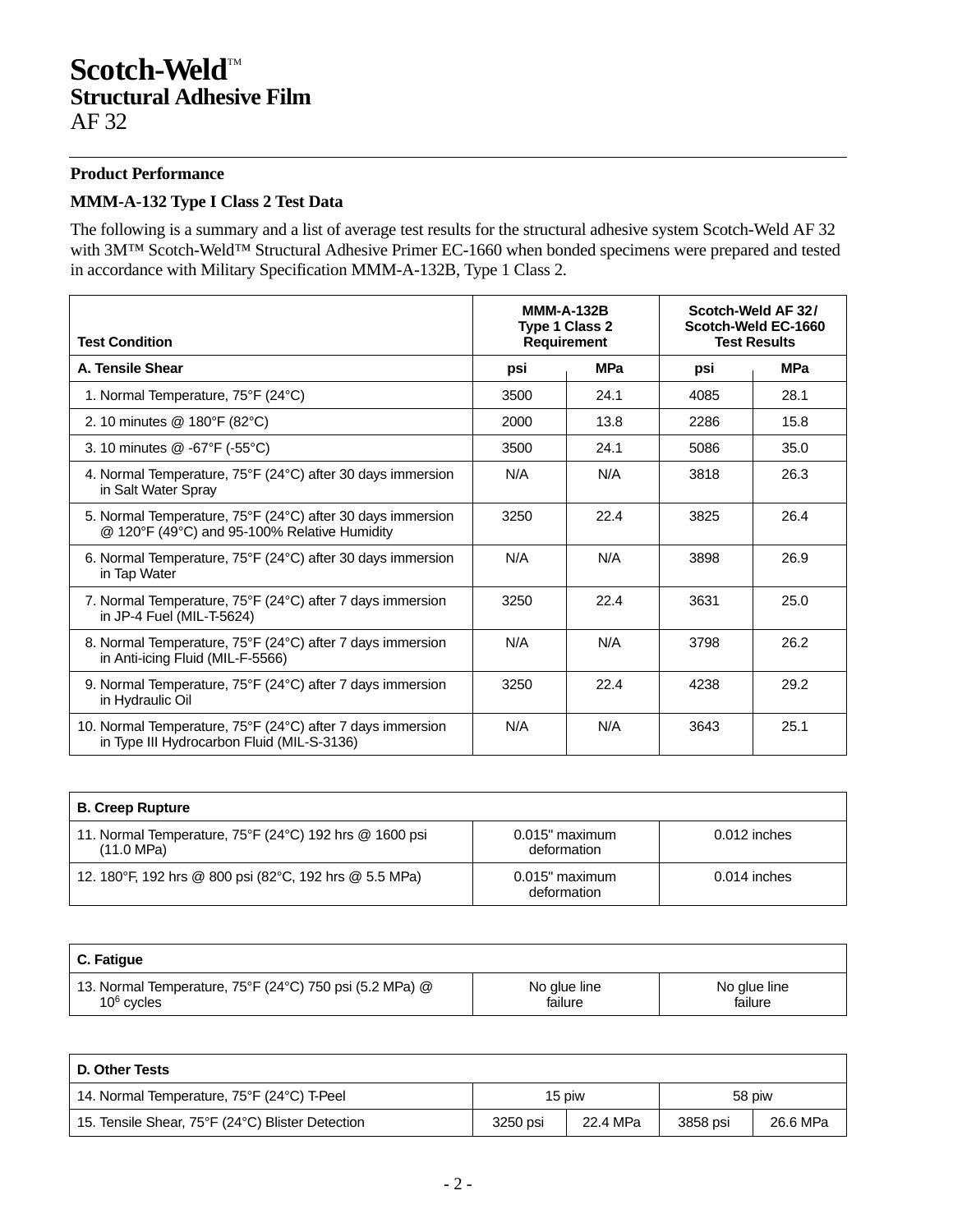#### **Miscellaneous Data Scotch-Weld AF 32**

#### **A. Scotch-Weld AF 32 Coefficient of Thermal Expansion**

| Below $5^{\circ}$ F (-15 $^{\circ}$ C) | 860 x $10^{-7}$ in/in°F         |
|----------------------------------------|---------------------------------|
| Above $5^{\circ}F$ (-15 $^{\circ}C$ )  | 1700 x 10 <sup>-7</sup> in/in°F |

#### **B. Scotch-Weld AF 32 Modulus of Elasticity**

| -67°F           | -55 $^{\circ}$ C | 234,000 psi | 1612.3 MPa |  |
|-----------------|------------------|-------------|------------|--|
| 75°F            | 24°C             | 3,900 psi   | 26.9 MPa   |  |
| $180^{\circ}$ F | 82°C             | 1,630 psi   | 11.2 MPa   |  |
| $300^{\circ}$ F | 149°C            | 1,415 psi   | 9.7 MPa    |  |

#### **C. Scotch-Weld AF 32 Ultimate Tensile Stress**

| -67°F           | -55°C          | 9320 psi | 64.2 MPa |
|-----------------|----------------|----------|----------|
| 75°F            | 24°C           | 2290 psi | 15.8 MPa |
| $180^{\circ}$ F | $82^{\circ}$ C | 763 psi  | 5.3 MPa  |
| $250^{\circ}$ F | $121^\circ C$  | 606 psi  | 4.2 MPa  |

#### **D. Scotch-Weld AF 32/3M™ Scotch-Weld™ Structural Adhesive Primer EC-1660 Shear Strength on Aluminum**

| $-67^{\circ}$ F                    | $-55^{\circ}$ C | 5087 psi | 35.0 MPa |
|------------------------------------|-----------------|----------|----------|
| $75^{\circ}$ F                     | $24^{\circ}$ C  |          | 26.4 MPa |
| $180^{\circ}$ F                    | $82^{\circ}$ C  | 2287 psi | 15.8 MPa |
| $250^{\circ}$ F                    | 121°C           | 1480 psi | 10.2 MPa |
| $350^{\circ}$ F                    | $177^{\circ}$ C |          | 6.7 MPa  |
| $204^{\circ}$ C<br>$400^{\circ}$ F |                 | 830 psi  | 5.7 MPa  |
| $260^{\circ}$ C<br>$500^{\circ}$ F |                 | 390 psi  | 2.7 MPa  |

#### **E. Scotch-Weld AF 32/Scotch-Weld EC-1660 Metal to Metal Climbing Drum Peel (ASTM D 1781)**

|  | 340C | $160$ in•lbs<br>ι σα<br>ın | 747 mN/m |
|--|------|----------------------------|----------|
|--|------|----------------------------|----------|

Metal = 2024-T3 clad aluminum.

Surface Prep = FPL etch.

Primer = 3M EC-1660, 75°F air dry for 30 minutes + 225°F oven dry for 30 minutes.

Adhesive Cure = 300°F for 60 minutes, 75 psi autoclave pressure, 10°F/min rise rate.

#### **F. Scotch-Weld AF 32/Scotch-Weld EC-1660 T-Peel Strength (ASTM D 1876)**

T-Peel bonds consist of two Scotch-Weld EC-1660 primed 8" x 8" x .020" 2024-T3 clad panels bonded together with a 6" x 8" section of film. This panel was then cut into 1" x 8" T-peel specimens which were peeled at a 90° angle to the bond line with a jaw separation rate of 20 inches/minute. Cure cycles were as indicated.

Plate Press Cure: 350°F (177°C), 60 minutes, 150 psi, 10°F/minute temperature rise rate.

| -67°F           | -55°C           | 10 piw |
|-----------------|-----------------|--------|
| 75°F            | 24°C            | 60 piw |
| $180^{\circ}$ F | 82°C            | 25 piw |
| $250^{\circ}$ F | $121^{\circ}$ C | 15 piw |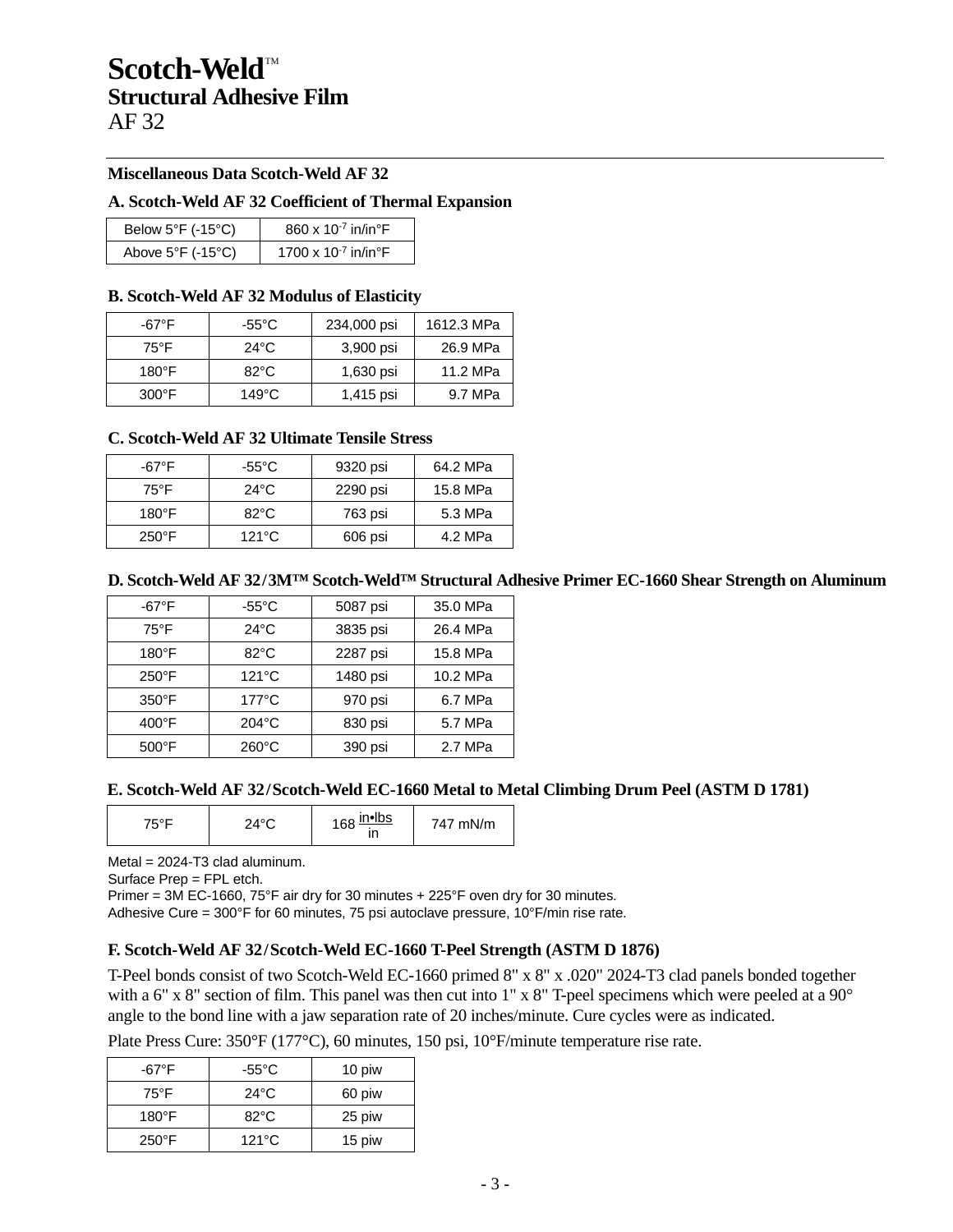#### **Miscellaneous Data Scotch-Weld AF 32** *(continued)*

#### **G. Scotch-Weld AF 32/3M™ Scotch-Weld™ Structural Adhesive Primer EC-1660 Overlap Shear After Aging for 1, 2 and 3 Years in South Florida**

|                 |                 |          | <b>Control</b> | 1 Year   |          | 2 Years  |          | 3 Years  |          |
|-----------------|-----------------|----------|----------------|----------|----------|----------|----------|----------|----------|
| $-67^{\circ}$ F | $-55^{\circ}$ C | 4491 psi | 30.9 MPa       | 4560 psi | 31.4 MPa | 4900 psi | 33.8 MPa | 4800 psi | 33.1 MPa |
| $75^{\circ}$ F  | $24^{\circ}$ C  | 4216 psi | 29.6 MPa       | 3880 psi | 26.7 MPa | 4350 psi | 30.0 MPa | 3930 psi | 27.1 MPa |
| $180^{\circ}$ F | $82^{\circ}$ C  | 2186 psi | 15.1 MPa       | 2250 psi | 15.5 MPa | 2510 psi | 17.3 MPa | 2340 psi | 16.1 MPa |
| 250°F           | $121^{\circ}$ C | 1336 psi | 9.2 MPa        | 1320 psi | 9.1 MPa  | 1550 psi | 10.7 MPa | 1520 psi | 10.5 MPa |
| $300^{\circ}$ F | 149°C           | 1036 psi | 7.1 MPa        | 1120 psi | 7.7 MPa  | 1140 psi | 7.9 MPa  | 940 psi  | 6.5 MPa  |

Cured 60 minutes @ 350°F (177°C), 100 psi, 10°F/minute rise rate.

#### **H. Scotch-Weld AF 32 Radiation Exposure Data**

| Radiation Temperature: 75°F (24°C) |                     |                     |                    |
|------------------------------------|---------------------|---------------------|--------------------|
| Test: ASTM D 1002 Overlap Shear    |                     |                     |                    |
| <b>Test Temperature</b>            | -67°F (-55°C)       | 75°F (24°C)         | 250°F (121°C)      |
| Average Strength                   | 4578 psi (31.6 MPa) | 4783 psi (33.0 MPa) | 1150 psi (7.9 MPa) |
|                                    |                     |                     |                    |

| <b>Strength Retention (%)</b> |                |                              |             |               |
|-------------------------------|----------------|------------------------------|-------------|---------------|
| <b>Megarad Dosage</b>         | <b>Failure</b> | $-67^{\circ}F(-55^{\circ}C)$ | 75°F (24°C) | 250°F (121°C) |
|                               | Cohesive       | 100                          | 100         | 100           |
| 100                           | Cohesive       | 88                           | 100         | 85            |
| 200                           | Cohesive       | 83                           | 100         | 77            |
| 300                           | Cohesive       | 80                           | 93          | 47            |
| 500                           | Adhesion       | 73                           | 83          | 47            |
| 700                           | Adhesion       | 56                           | 74          | 47            |
| 900                           | Adhesion       | 30                           | 38          | 47            |

Metal = 2024-T3 clad aluminum.

Surface Prep = FPL etch.

Primer = None.

Adhesive Cure = 350°F (177°C) for 60 minutes, 150 psi press pressure, hot entry.

These overlap shear data imply that Scotch-Weld AF 32 nitrile phenolic film adhesive can withstand about 300 megarad dosage level at 75°F (24°C) with satisfactory strength retention. The ability to withstand service at elevated temperature up to 250°F (121°C) is lost at high dosages.

#### **I. Scotch-Weld AF 32/Scotch-Weld EC-1660 Storage Life Testing**

The following data indicates that the uncured Scotch-Weld AF 32/Scotch-Weld EC-1660 system does not degrade with storage at  $75^{\circ}F \pm 5^{\circ}F (24^{\circ}C \pm 2.2^{\circ}C)$  for 3 months.

A cure cycle of 100 psi bonding pressure applied by a platen press and a 200°F/minute bond line temperature rise from 80°F to 350°F (26°C to 182°C) with  $120 \pm 1$  minute at 350°F  $\pm 2$ °F (182°C  $\pm 1.1$ °C) was used. All properties were measured on 1" wide, 1/2" overlap specimens cut from .063" thick 4" x 7" bonded panels of 2024-T3 clad aluminum. Tests were conducted according to MMM-A-132 methods.

| Test                                                              |                      | Test<br><b>Temperature</b>       | <b>Unaged</b> |          |          | Average<br>Aged 3 months<br>$75^{\circ}$ F ± 5 $^{\circ}$ F (24 $^{\circ}$ C ± 2.2 $^{\circ}$ C) | Type<br><b>Failure</b> |
|-------------------------------------------------------------------|----------------------|----------------------------------|---------------|----------|----------|--------------------------------------------------------------------------------------------------|------------------------|
| <b>Shear Strength</b>                                             | $75^{\circ}$ F ± 2°F | $(24^{\circ}C \pm 1.1^{\circ}C)$ | 3825 psi      | 26.4 MPa | 4191 psi | 28.9 MPa                                                                                         | Cohesive               |
| <b>Shear Strength</b>                                             | $180^\circ$ F ± 2°F  | $(82^{\circ}C \pm 1.1^{\circ}C)$ | 2287 psi      | 15.8 MPa | 2222 psi | 15.3 MPa                                                                                         | Cohesive               |
| Shear Strength (After<br>30 day Salt Spray<br><b>FED STD 151)</b> | $75^{\circ}$ F ± 2°F | $(24^{\circ}C \pm 1.1^{\circ}C)$ | 3818 psi      | 26.3 MPa | 4020 psi | 27.7 MPa                                                                                         | Cohesive               |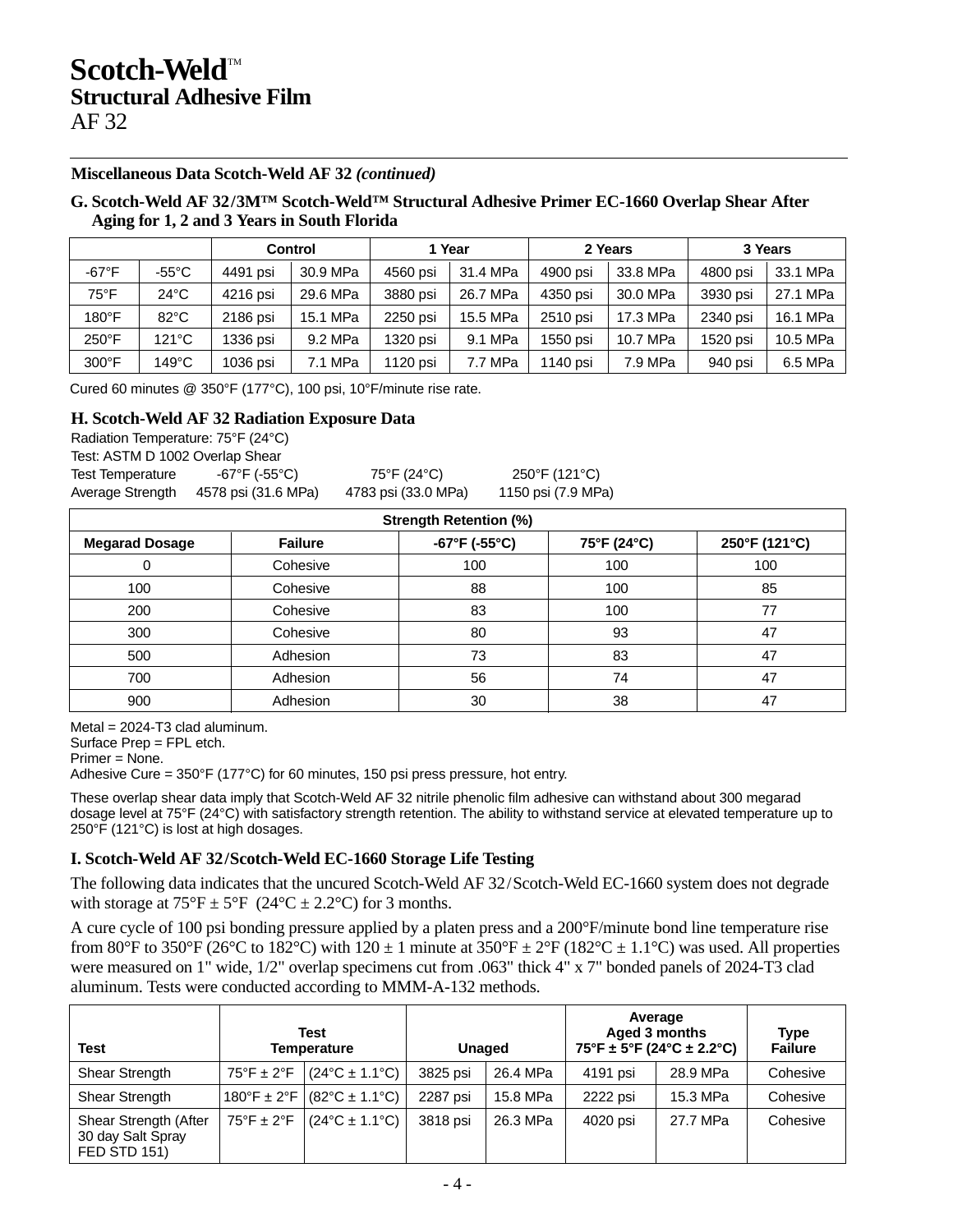#### **Product Application**

Proper adhesive application is as important as proper bond design and adhesive choice to obtain maximum joint properties. Improper adhesive application techniques can result in partial or complete failure of an assembly.

Scotch-Weld AF 32 performance data reported in this data sheet was developed using the following suggested procedures. Variations from these procedures should be fully evaluated to insure bond properties sufficient to meet the requirements of your particular application.

#### **Surface Preparations**

A thoroughly cleaned, dry, grease free surface is essential for maximum performance. Cleaning methods which will produce a break-free water film on metal surfaces are generally satisfactory. Surface preparations should be fully evaluated with the adhesive, especially if resistance to specific environments are anticipated.

#### **Suggested Cleaning Procedure for Aluminum**

- 1. Alkaline Degrease Oakite 164 solution (9-11 oz/gallon water) at  $190^{\circ}F \pm 10^{\circ}F$  (88°C  $\pm$  5.6°C) for 10-20 minutes. Rinse immediately in large quantities of cold running water.
- 2. Optimized FPL Etch Solution (1 liter):

| Material          | Amount                                   |
|-------------------|------------------------------------------|
| Distilled Water   | 700 ml plus balance of liter (see below) |
| Sodium Dichromate | 28 to $67.3$ grams                       |
| Sulfuric Acid     | 287.9 to 310.0 grams                     |
| Aluminum Chips    | 1.5 grams/liter of mixed solution        |

To prepare 1 liter of this solution, dissolve sodium dichromate in 700 ml of distilled water. Add sulfuric acid and mix well. Add additional distilled water to fill to 1 liter. Heat mixed solution to 66 to 71°C (150 to 160°F). Dissolve 1.5 grams of 2024 bare aluminum chips per liter of mixed solution. Gentle agitation will help aluminum dissolve in about 24 hours.

To FPL etch panels, place them in the above solution at 150 to 160°F (66 to 71°C) for 12 to 15 minutes.

- 3. Rinse Rinse panels in clear running water.
- 4. Dry Air dry 15 minutes
	- Force dry 10 minutes (minimum) at 140°F (60°C) maximum.

5. It is advisable to coat the freshly cleaned surfaces with primer within 4 hours after surface preparation.

**Note:** Read and follow safety and handling recommendations provided by the suppliers of these materials prior to preparing this solution.

#### **Primer Application**

#### **Advantages**

Priming of bonding surfaces offer two distinct advantages: (1) Priming insures complete wetting of metal surfaces which normally results in superior environmental and low temperature properties, and (2) Priming simplifies production by protecting cleaned parts until bonding can be completed. 3M™ Scotch-Weld™ Structural Adhesive Primer EC-1660 has been applied successfully by flow coating, brushing and spraying.

**Caution:** 3M™ Scotch-Weld™ Structural Adhesive Primer EC-1660 is flammable. See the Scotch-Weld EC-1660 Technical Data Sheet for additional information.

#### **Primer Dry**

A primer dry which will result in a solvent free coating is generally satisfactory. Drying temperatures above 300°F (149°C) should be avoided, since a primer overcure will hinder the wetting action of the adhesive film to the primer. Suggested Scotch-Weld EC-1660 Dry Cycle:

Air Dry 30 minutes at  $75^{\circ}F \pm 5^{\circ}C$  (24°C  $\pm$  2.8°C).

Force Dry Circulating air oven with part above 200°F (93°C) but not exceeding 250°F (121°C) for 30 minutes.

#### **Film Application**

1. Cut portion of film to be used from roll with protective liner in place.

2. Place film on substrate using the liner as a protective cover.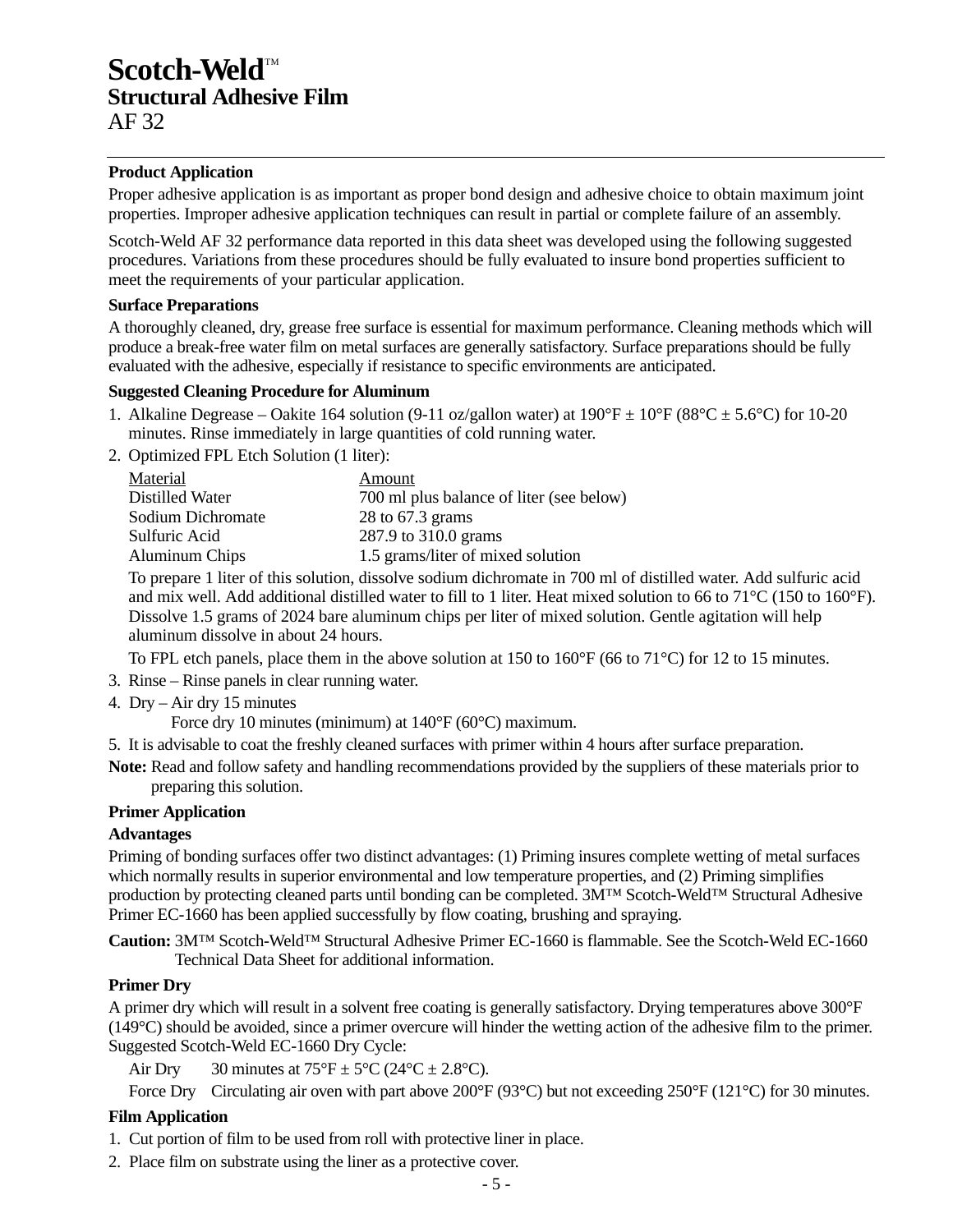AF 32

#### **Product Application** *(continued)*

- 3. Roll film into position with a rubber roller insuring that no air is trapped between primer and film.
- 4. Remove protective liner.
- 5. Assemble parts and cure.

#### **Cleanup**

Excess primer and equipment may be cleaned up, prior to curing, with ketone\* type solvents.

**\*Note:** When using solvents for cleanup, extinguish all ignition sources and follow manufacturer's precautions and directions for use.

#### **Cure Cycle**

#### **General Cure Requirements**

Time, temperature and pressure determine the final bond properties and may be effected by the type of curing equipment used for each specific application. In general, the cure properties of Scotch-Weld AF 32 are as follows:

#### **Tack, Flow and Cure Initiation Temperatures**

The tack, flow and cure initiation temperatures for Scotch-Weld AF 32 are a time temperature relationship and depend upon the rate of heat input. Normally, Scotch-Weld AF 32 has the following properties:

| Tack Temperature:             | $160^{\circ}$ F - 180 $^{\circ}$ F (71 $^{\circ}$ C - 82 $^{\circ}$ C)   |
|-------------------------------|--------------------------------------------------------------------------|
| Flow Temperature:             | $180^{\circ}$ F - 220 $^{\circ}$ F (82 $^{\circ}$ C - 104 $^{\circ}$ C)  |
| <b>Cure Initiation Temp.:</b> | $220^{\circ}$ F - 270 $^{\circ}$ F (104 $^{\circ}$ C - 132 $^{\circ}$ C) |

#### **Cure Pressure**

Pressure is required during cure to form the part being bonded and contain any volatiles given off by the adhesive. Cure pressure may be applied in any matter which will insure uniform constant pressure throughout the bond area. *Pressure must be uniformly applied before the curing reaction begins and maintained until a complete set has been effected.* (i.e., the bond line temperature has reached approximately 300°F (149°C). After this point is reached, the cure may be completed without pressure if the hot strength of the adhesive is sufficient to maintain contact of the parts being bonded.

The pressure required to contain volatiles is dependent on the rate at which bond line temperature is brought to the cure temperature. The bond line temperature rise rate for Scotch-Weld AF 32 can be varied from 1°F to 300°F/minute (0.6°C to 149°C/minute). Rise rate (and cure pressure required) will depend on application, cure temperature, bonding equipment, method of heat application, production limitations and bond properties required.

> **Figure I** depicts typical pressures required for various bond line temperature rise rates in platen presses.

#### 300 psi (2.1 MPa) 250 psi (1.7 MPa) Cure Pressure **Cure Pressure**200 psi (1.4 MPa) 150 psi (1.0 MPa) 100 psi (0.7 MPa) 50 psi (0.3 MPa) 100°F 150°F 200°F 250°F 0°F 300°F 50°F (10°C) (-18°C) (93°C) (121°C) (149°C) (38°C) (66°C) **Bond Line Temperature Rise Rate per minute**

#### **CURE PRESSURE vs. BOND LINE TEMPERATURE RISE RATE IN PLATEN PRESS**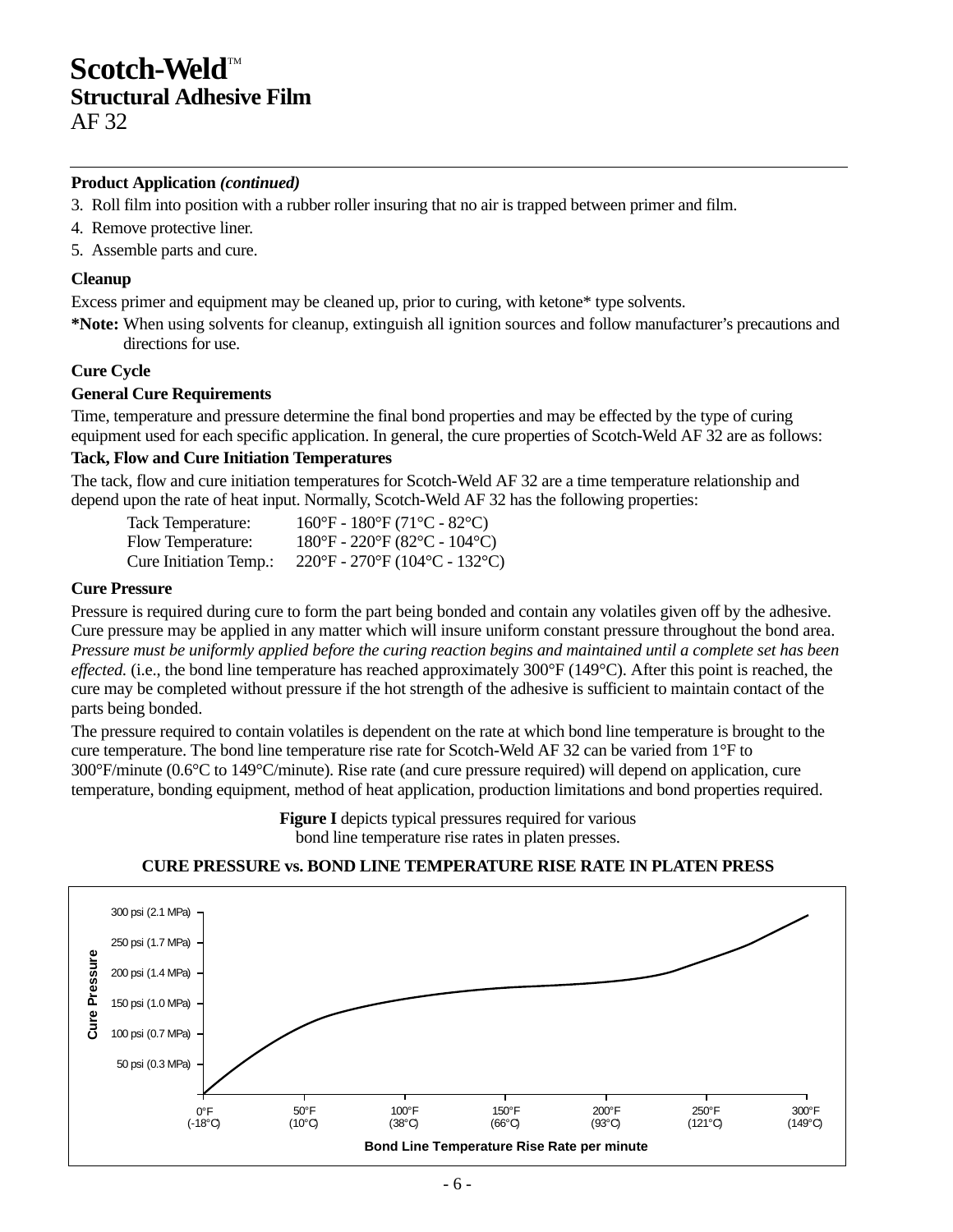#### **Product Application** *(continued)*

#### **Cure Temperature**

The cure temperature may be varied from 250°F to 450°F (121°C to 232°C), depending on the materials being bonded, equipment available and bond properties desired. The desired pressure must be applied before the glue line reaches 160°F (71°C). The film will soften as temperature is increased to 180°F-210°F (82°C-99°C) and will wet the surface to which it has been applied. A chemical cure will be initiated between 200°F and 270°F (93°C and 132°C) and a low strength gel formed. Continued heating chemically converts this gel into a high strength, solvent resistant bond. Scotch-Weld AF 32 will change color only slightly upon application of heat. Edges of the bond which are exposed to air will change from yellow to rusty brown.

#### **Cure Time**

Cure time depends on the cure temperature used, methods of heat application, production limitations and bond properties required. Since no two bonding operations are exactly alike it is suggested that a few simple experiments be conducted, varying both temperature and cure time to determine optimum conditions for the particular application. Figure II is a guide from which an approximate cure cycle can be taken for various cure times or temperatures.





#### **Suggested Cure Cycle**

The following press cure cycle is suggested to obtain dense glue lines and was used to obtain the strengths reported in the Test Data section unless otherwise stated.

- 1. Apply a pressure of 100 psi (.7 MPa) prior to reaching a bond line temperature of 150°F (66°C) and maintain throughout the press cure cycle.
- 2. Raise the bond line temperature from ambient to  $350^{\circ}F (177^{\circ}C)$  at a rate of  $10^{\circ}F-12^{\circ}F (5.6^{\circ}C-6.7^{\circ}C)$  per minute.
- 3. Cure for 120 minutes at 350°F (177°C).
- 4. Cool to below 200°F (93°C) bond line temperature prior to release of pressure. (In laboratory tests, panels have been removed at 350°F (177°C) with no adverse effects.